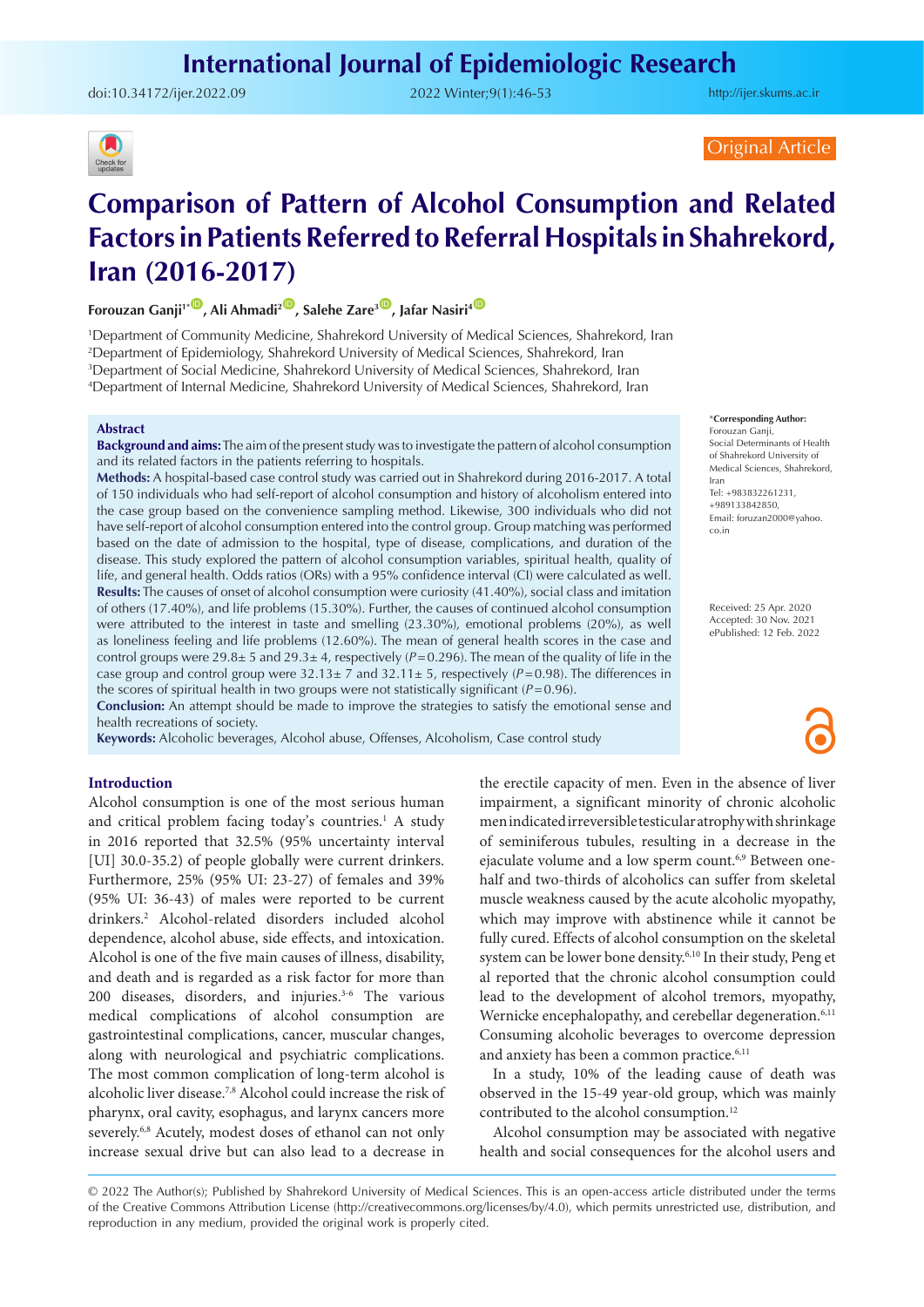people around them. It may also be accompanied by other socio-economic costs imposed upon the users such as job loss and production problems due to injury or death of the workforce, absenteeism, and accident injuries caused by carelessness and the lack of concentration, stigma, less access to health care, and loss of savings.13-15 Among the risk factors associated with alcohol consumption, excitement as a personality trait was reported to be the most prevalent factor.<sup>16</sup>

In the last decades, the prevalence of alcohol consumption has increased in Iran due to the excitement of young people, peers network, virtual networks, as well as the misconception among young people that alcohol consumption is directly related to the social prestige and level of culture.17-19 Iran ranked number 166 for alcohol consumption in the world in 2014.20 According to a study by the Ministry of Health, 4.9% of people over the age of 18 in Iran report a history of alcohol consumption at least once a year, which is more noticeable in men, people aged 20 to 29, single people, individuals with secondary or higher education, employed people, people living in the city, and also the people with higher socio-economic status.21,22 In a comprehensive and national study on the prevalence of alcohol consumption in industrial occupational groups in 2013, the results of self-reported questionnaires demonstrated that the consumption of alcohol was totally 2.3%, out of which 2.5% and 0.5% were related to men and women, respectively, indicating a lower prevalence of alcohol consumption in Iran compared to other countries.23 The highest prevalence of alcohol consumption was seen among the industrial workers in Ardabil (10.7%), Kermanshah (10.6%), Gilan (7.1%), Alborz (6.9%), Fars (5.4%), Mazandaran (4.2%), Tehran (3.5%), East Azerbaijan (2.9%), Qazvin (2.2%), Golestan (1.9%), South Khorasan and Isfahan (1%), and Qom  $(0.9\%)$ <sup>23</sup>

In another study conducted in Iran, the results revealed that the relative frequency of alcohol use at least once a year in 2012 was estimated to be 2.31% (95% CI: 2.12%, 2.53%) among general population aged above 15. The relative frequency in males was about eight times higher than that of females (4.13% versus 0.56%) while the relative frequency among those aged 18 to 30 was three times greater than those aged above 30 (3.97% versus  $1.36\%$ ).<sup>22</sup>

The reasons for the lower prevalence of consumption in Iran can be attributed to the fact that Iran is an Islamic country in which the consumption of alcohol is illegal. Further, due to the illegality of alcohol consumption in Iran or fear of losing one's job, many employees refused to report alcohol consumption.<sup>22,23</sup> Since there is scant information about the situation of alcohol consumption in Chaharmahal and Bakhtiari Province, this study was conducted in this regard.

# **Materials and Methods**

This hospital based case-control study was carried out in Kashani and Hajar hospitals of Shahrekord, University of Medical Sciences, during 2016-2017 in Chahrmahal and Bakhtiari Province in Iran.

 The following formula was used to calculate the required sample size in each group.

$$
n = \frac{2 \times (z_{1-\alpha/2} + z_{1-\beta})^2 \delta^2}{d^{*2}} = \frac{16 \times \delta^2}{d^{*2}}
$$

According to the standard deviation report of alcohol consumption in previous studies (22.5) and considering the *d* as a clinical difference equal to 2, the required number of samples was 150 people in each group.<sup>1,2,13</sup>

The least significant clinical difference (d) for the researcher between the means of the two groups was 2. The number of cases was 150 using alpha of 0.05 and beta of 20%. To increase the power of the study, the used logistic regression analysis approach, and the number of variables, the sample size increased to 300 people in the control group. The number of control group were twice as much as the case numbers. The total sample size was 450 people.

Individuals  $(n=150)$  who had self-report of currently consuming alcohol and history of alcoholism entered into the case group based on convenience sampling method, whereas 300 individuals who did not have selfreport of alcohol consumption entered into the control group. Group matching was performed based on the date of admission to the hospital, type of disease, as well as complications and duration of the disease. Due to limitations and lack of sampling framework, samples entered into the two groups study based on convenience sampling method in the internal and outpatient wards of hospitals. Therefore, people with ethanol and methanol poisoning, Wernicke-Korsakov syndrome resulting from alcohol consumption, gastrointestinal complications (i.e., liver cirrhosis and alcoholic hepatitis, and the like), and cardiovascular complications due to alcohol consumption were assigned into the alcoholic group. The history of alcohol consumption or non-consumption based on selfreport was the basis for defining the case and control groups.24

The studied variables included age, sex, marital status, education, occupation, history of previous illnesses, type and amount of alcohol consumption, and duration of alcohol consumption in the two groups. Alcohol consumption was collected based on the used container and converted to milliliter (mL) on a daily, weekly, and monthly basis. Further, the variables of quality of life, general health, and spiritual health were measured and compared between the two groups.

A spiritual health questionnaire was designed in 2014 by Azizi et al,<sup>25</sup> which has been used in several studies, and its validity and reliability have also been approved. This questionnaire contains 48 items with three conceptual constructs of insight, tendency, and behavior as well as three sub-concepts (i.e., relationship with God, relationship with self, and relationship with the environment). This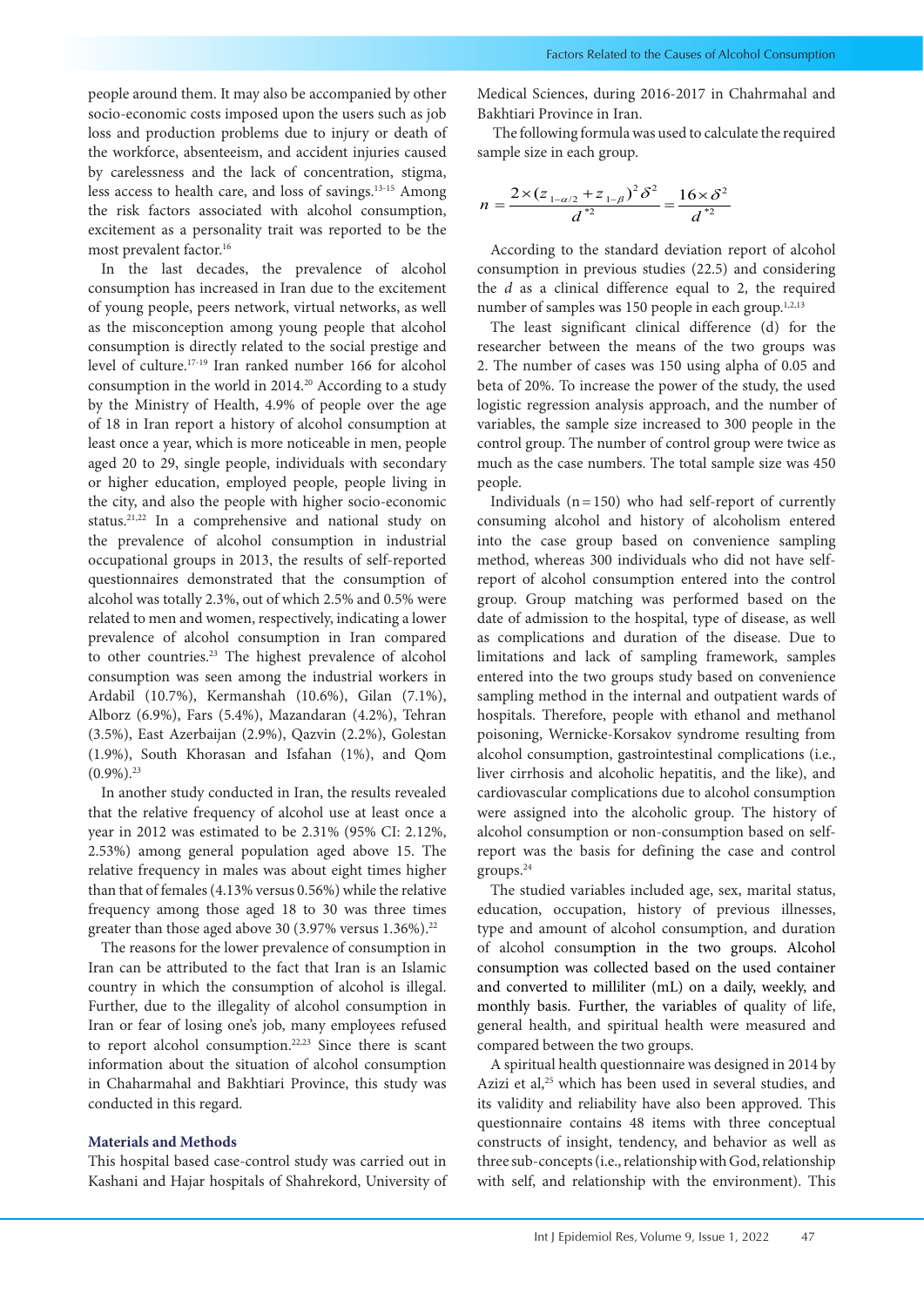subscale is scored using a five-point Likert scale ranging from 1 (Strongly disagree) to 5 (Strongly agree). The total score of this subscale ranges from 28 to 140 and is categorized as low (28-83) and high (84-140). For some items, the scoring method is reversed. The questionnaire is quantitative and increases with increasing spiritual health score, and it has no cutout point.<sup>25</sup>

The 12-item General Health Questionnaire (GHQ-12) was used to assess the general health of both groups. The method of scoring the questionnaire varied from 0 (optimal status) to 3 (unfavorable status). A study revealed that the GHQ-12 is valid and reliable for adjustment disorders with a Cronbach's α of 0.863. The sensitivity and specificity of adjustment disorders for GHQ-12 were 0.81 and 0.62, respectively, with the optimum cut-off point  $\geq 11$ based on the Likert-type scoring method.<sup>26,27</sup>

This study also employed a 12-item quality of life questionnaire the score of which ranges between 12 and 48 points. A high score indicates a higher quality of life. Montazeri et al examined the validity and reliability of this questionnaire in Iran. They reported the reliability of 0.73 and 0.72 for physical and psychological components of the questionnaire, respectively.28

The patients entered the study with informed consent. Regarding the manner of completing the questionnaire forms, it is worth mentioning that it was done through conducting face-to-face interviews. In addition, this study was licensed by the Research Ethics Committee of Shahrekord University of Medical Sciences.

This study used descriptive (mean, standard deviation, frequency, and percentage) and analytic statistics (independent *t* test and chi-square test). The collected data were analyzed using statistical software and calculated the odds ratio (OR) with 95% confidence interval (CI) by logistic regression models for calculated crude and adjusted OR. A *P*-value less than 0.05 was considered significant.

# **Results**

The results revealed that the age mean and standard deviation of alcohol consumers and the non- alcoholic group were  $41\pm15$  and  $45\pm16$  years, respectively ( $P=0.006$ ). Descriptive analysis and comparison of study variables in total as well as for alcoholic and non-alcoholic groups are reported in [Table 1](#page-2-0).

[Table 2](#page-3-0) displays the pattern, mean, standard deviation, and minimum, and maximum of the variables related to alcohol consumption.

In the current study, the onset of consumption among 116 alcohol consumers (77.33%) was among friends and family. The time of consumption in 19 consumers (12.67%) was related to particular ceremonies such as birthday party.

The family members of 70 consumers (46.67%) were also alcohol consumers, and the families of 86 consumers (56%) were aware of their alcohol consumption. Furthermore, 68 consumers (45.30%) consumed alcohol made by hand, 45 consumers (30%) consumed alcohol with more than

<span id="page-2-0"></span>

|                                  |               | <b>Total</b>   | <b>Alcoholic Group</b> | Non-alcoholic Group |              |
|----------------------------------|---------------|----------------|------------------------|---------------------|--------------|
| Variable                         |               | $(N=450)$      | No. (%)                | No. (%)             | P Value      |
| Gender                           | Female        | 136 (30.2)     | 36(24)                 | 100 (33.33)         |              |
|                                  | Male          | 314 (69.8)     | 114 (76)               | 200 (67.67)         | 0.042        |
|                                  | Single        | 142 (31.5)     | 54 (36.5)              | 88 (29.3)           |              |
|                                  | Married       | 232 (51.5)     | 65 (43.9)              | 167(55.3)           | 0.08         |
| Marital status                   | Widowed       | 57(12.7)       | 22(14.3)               | 35 (11.7)           |              |
|                                  | Separated     | 19(4.3)        | 9(4.5)                 | 10(3.3)             |              |
| History of disease               | Yes           | 117(26)        | 40(26.7)               | 77(25.6)            | 0.82         |
|                                  | No            | 333 (74)       | 110(73.3)              | 223 (74.4)          |              |
|                                  | Under diploma | 136 (30.2)     | 32 (21.3)              | 104 (34.7)          |              |
| Education                        | Diploma       | 156 (34.7)     | 45 (30)                | 111(37)             | $\leq 0.001$ |
|                                  | University    | 158 (35.1)     | 73 (48.7)              | 85 (28.3)           |              |
|                                  | Student       | 43 (9.5)       | 19(12.7)               | 24(8)               |              |
| Job                              | Employee      | 351 (78)       | 113(75.3)              | 238 (79.3)          | 0.146        |
|                                  | Unemployed    | 24(5.4)        | 11(7.3)                | 13(4.3)             |              |
|                                  | Housekeeper   | 32(7.1)        | 7(4.7)                 | 25(8.4)             |              |
| Age (years) (Mean $\pm$ SD)      |               | $44 \pm 16$    | $41 \pm 15$            | $45 \pm 16$         | 0.006        |
| Body mass index $(Mean \pm SD)$  |               | $25.9 \pm 3$   | $25.2 \pm 4$           | $26.3 \pm 2$        | 0.002        |
| Quality of life (Mean $\pm$ SD)  |               | $32\pm 6$      | $32.3 \pm 7$           | $32.11 \pm 5$       | 0.98         |
| General health (Mean $\pm$ SD)   |               | $29 + 5$       | $29.8 \pm 5$           | $29.3 \pm 4$        | 0.296        |
| Spiritual health (Mean $\pm$ SD) |               | $178.8 \pm 52$ | $178.6 \pm 3.7$        | $178 \pm 3.1$       | 0.96         |

*Note:* SD: Standard deviation.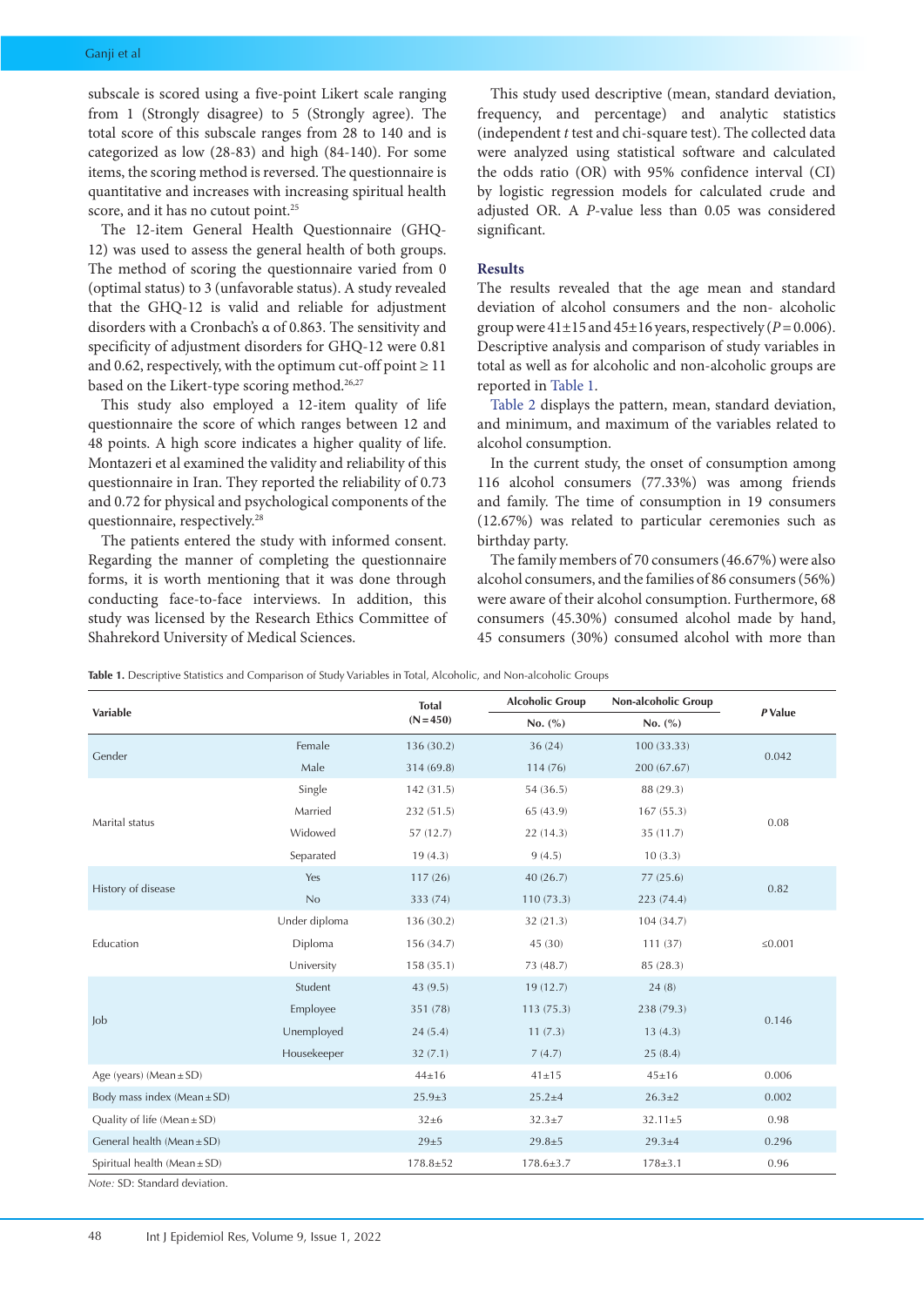<span id="page-3-0"></span>**Table 2.** Mean and Standard Deviation, Minimum and Maximum of the Variables Related to Alcohol Consumption Patterns in the Case Group

| Variable                           | Mean   | SD.  | Minimum | Maximum |
|------------------------------------|--------|------|---------|---------|
| Age of onset of consumption (year) | 27.19  | 9.17 | 13      | 60      |
| Dosage initially (mL)              | 144.60 | 168  | 30      | 1000    |
| Dosage per time (mL)               | 164.30 | 188  | 30      | 1000    |
| Dosage per day (mL)                | 154.40 | -232 | 20      | 1500    |
| Dosage per week (mL)               | 637.80 | 1068 | 30      | 7000    |
| Dosage per month (L)               | 2.94   | 5.50 | 0.5     | 50      |

*Note:* SD: Standard deviation.

30% concentration (e.g., vodka, whiskey, and gin), and 21 consumers (16%) consumed beer (see [Table 3](#page-3-1)).

The frequency and the percentage of the causes of onset of alcohol consumption were attributed to curiosity (41.4%), social class and imitation of others (10%), and life problems (13.30%). According to [Table 4](#page-4-0), the causes of continued alcohol consumption were the interest in taste and smell in 33 consumers (22%), emotional problems and loneliness in 30 consumers (20%), and life problems in 19 consumers (12.60%).

The possibility of alcohol consumption was significantly higher in subjects with higher education (OR=3.31, 95%) CI: 1.52-7.20) as compared with reference group ( $P=0.002$ ). Likewise, the possibility of alcohol consumption was significantly higher in the out of province residents of Chahrmahal and Bakhtiari (OR=6.90, 95% CI: 2.00- 23.7) compared with reference group who are residing in Chahrmahal and Bakhtiari (*P*=0.002). Furthermore, the

<span id="page-3-1"></span>**Table 3.** Frequency and Percentage of Variables Related to Alcohol Consumption

possibility of alcohol consumption was significantly higher in smokers compared with non- smokers (*P*<0.0001). Crude and adjusted OR with 95% CI for related alcohol consumption are presented in [Table 5.](#page-4-1)

# **Discussion**

In the present study, the consumption pattern of alcoholic beverages and related risk factors were investigated in patients referring to the referral hospitals. It was found that higher education was among the most important risk factors for alcohol consumption, which is compatible with the results of a study conducted on people who had a high socioeconomic status in terms of education and were more likely to drink alcohol.<sup>22,23,24,29</sup> Furthermore, the results revealed a greater tendency to consume alcohol in people with freelance jobs, which can be attributed to the existence of strict employment laws such as non-consumption of alcohol for employees, teachers, and workers in Iran.

In this study, low mental health increased the tendency to use alcohol, which is consistent with studies that indicated a complex and well-known relationship between the tendency to alcohol consumption and an increased prevalence of psychiatric, personality, and psychological disorders. Some studies also displayed that teenagers and adolescents who scored higher on the Multi-Factor Emotional Intelligence Scale than others reported a very low consumption of alcoholic beverages.<sup>30</sup> This can be explained with regard to factors such as more substance use by people with mental disorders, reduced skills in coping with the use of drugs and alcohol following the

| <b>Variables</b>                                        |                                                         | No. $(\% )$ |
|---------------------------------------------------------|---------------------------------------------------------|-------------|
|                                                         | With family and friends                                 | 116 (77.33) |
| Consumption ways                                        | Alone                                                   | 32 (21.33)  |
|                                                         | No response                                             | 2(1.4)      |
|                                                         | Special ceremony                                        | 19 (12.67)  |
| Consumption time                                        | Without Special ceremony                                | 130 (86.67) |
|                                                         | No response                                             | 1(0.67)     |
|                                                         | Yes                                                     | 70 (46.67)  |
| Consumption of family members                           | No                                                      | 79 (52.67)  |
|                                                         | No response                                             | 1(0.67)     |
|                                                         | Yes                                                     | 84 (56)     |
| Aware of family about alcohol consumption               | No                                                      | 66 (44)     |
| Referring to physician due to problems of substance use | Yes                                                     | 63 (42)     |
|                                                         | No                                                      | 87 (58)     |
|                                                         | Beer                                                    | 21 (16)     |
|                                                         | Vodka, whiskey, and gin                                 | 45 (30)     |
|                                                         | Handmade alcohol                                        | 68 (45.30)  |
|                                                         | Others cases                                            | 2(1.30)     |
| Type of alcohol                                         | Beer and handmade alcohol                               | 6(4)        |
|                                                         | Vodka, Whiskey, gin + handmade alcohol                  | 4(2.67)     |
|                                                         | Beer, vodka, whiskey, gin + handmade alcohol            | 3(2)        |
|                                                         | Beer, vodka, whiskey, gin + handmade alcohol and others | 1(0.67)     |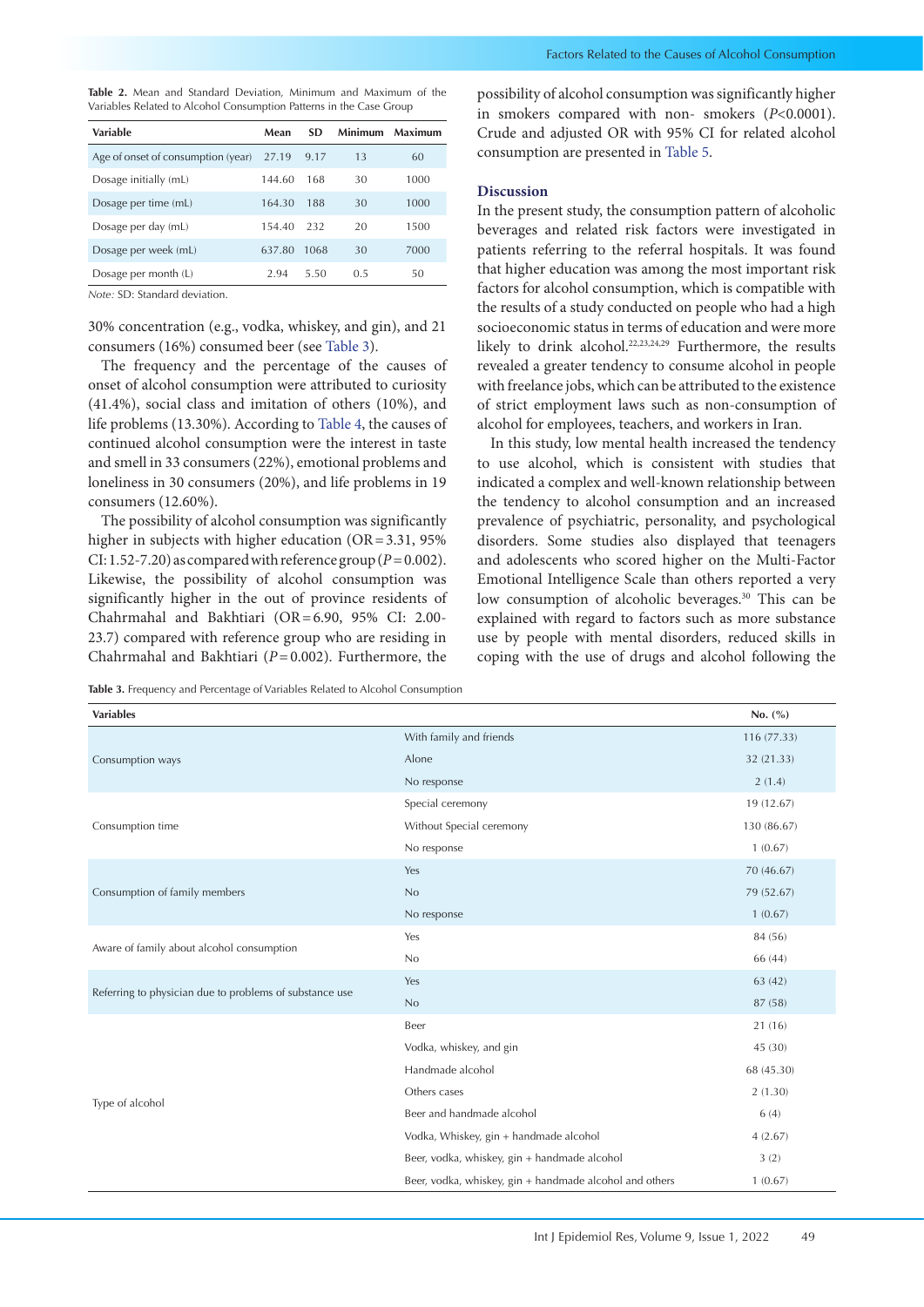<span id="page-4-0"></span>**Table 4.** Frequency and Percentage of Causes of Onset and Continued Alcohol Consumption

| <b>Variable</b>                                                 | <b>Cause of Alcohol Onset</b> | The Cause of Continued Alcohol Consumption |  |
|-----------------------------------------------------------------|-------------------------------|--------------------------------------------|--|
|                                                                 | No. (%)                       | No. (%)                                    |  |
| Curiosity                                                       | 62 (41.40)                    | 0(0)                                       |  |
| Interest for taste and smell                                    | 11(7.30)                      | 33 (22.00)                                 |  |
| Life problems                                                   | 23 (13.30)                    | 19 (12.60)                                 |  |
| Emotional problems and loneliness                               | 13 (8.66)                     | 30(20)                                     |  |
| Social class and imitation of others                            | 15(10.00)                     | 11(7.30)                                   |  |
| Medical reasons with recommendation of medical officers         | 1(0.60)                       | 0(0)                                       |  |
| Medical reasons with a non-physician recommendation             | 5(3.30)                       | 5(3.40)                                    |  |
| Other causes (unreasonable, euphoria, relaxation, and the like) | 20(13.4)                      | 52 (34.70)                                 |  |
| Total                                                           | 150 (100)                     | 150 (100)                                  |  |

<span id="page-4-1"></span>**Table 5.** Crude and Adjusted OR With 95% CI for Related Alcohol Consumption

| <b>Variables</b>                                          | Level                 | OR Crude (95% CI)   | P Value                  | OR Adjusted (95% CI)     | P Value                  |
|-----------------------------------------------------------|-----------------------|---------------------|--------------------------|--------------------------|--------------------------|
| Gender                                                    | Female                | Reference           |                          | Reference                |                          |
|                                                           | Male                  | $1.58(1.01 - 2.47)$ |                          | $1.41(0.73-2.74)$        |                          |
| Age (years)                                               |                       | $0.98(0.97-0.99)$   | 0.007                    | $0.98(0.96 - 1.01)$      | 0.389                    |
| Marital status                                            | Married               | Reference           | $\overline{\phantom{a}}$ | Reference                |                          |
|                                                           | Single                | $1.5(1.00-2.42)$    | 0.05                     | $0.68(0.32 - 1.40)$      | 0.300                    |
|                                                           | Widowed               | $1.66(0.90-3.05)$   | 0.101                    | $2.28(0.95 - 5.45)$      | 0.063                    |
|                                                           | Separated             | 2.31 (0.89-5.94)    | 0.082                    | $1.50(0.41 - 5.58)$      | 0.523                    |
| Education                                                 | Under diploma         | Reference           | $\sim$                   | Reference                | $\omega$                 |
|                                                           | Diploma               | $1.34(0.79-2.28)$   | 0.269                    | $1.22(0.55-2.68)$        | 0.394                    |
|                                                           | University            | 2.95 (1.77-4.91)    | 0.001                    | 3.31 (1.52-7.20)         | 0.002                    |
| Job                                                       | Employee              | Reference           | $\sim$ $\sim$            | Reference                | $\equiv$                 |
|                                                           | Student               | $1.65(0.86-3.14)$   | 0.125                    | $1.83(0.75-4.42)$        | 0.178                    |
|                                                           | Unemployed            | $1.64(0.72 - 3.72)$ | 0.237                    | $1.63(0.52 - 5.07)$      | 0.394                    |
|                                                           | Housekeeper           | $0.56(0.23 - 1.33)$ | 0.192                    | $0.65(0.16-2.66)$        | 0.559                    |
| The history of disease                                    | No                    | Reference           | $\sim$ $-$               | Reference                | $\overline{\phantom{a}}$ |
|                                                           | Yes                   | $1.07(0.68-1.67)$   | 0.761                    | $1.45(0.77-2.69)$        | 0.240                    |
| Cigarette consumption                                     | No                    | Reference           | $\sim$                   | Reference                | $\sim$                   |
|                                                           | Yes                   | 79.06 (18.9-330)    | ≤0.001                   | 165 (35-778)             | 0.0001                   |
| Residence type in province of<br>Chahrmahal and Bakhtiari | In center of province | Reference           | $\sim$                   | Reference                | $\overline{\phantom{a}}$ |
|                                                           | In districts          | $1.12(0.74-1.69)$   | 0.586                    | $1.56(0.89 - 2.74)$      | 0.118                    |
|                                                           | Out of province       | $9.5(3.45-26.50)$   | ≤0.001                   | $6.90(2.00-23.7)$        | 0.002                    |
| Religious belief                                          | Believed              | Reference           | $\sim$ $-$               | Reference                | $\sim$                   |
|                                                           | Conventional          | $2.39(1.55-3.69)$   | ≤0.001                   | 3.25 (1.80-5.86)         | 0.001                    |
|                                                           | Not believe           | $2.04(1.08-3.85)$   | 0.026                    | $2.37(0.98 - 5.75)$      | 0.055                    |
| Body mass index                                           | Score                 | 091 (0.86-0.97)     | 0.003                    | $0.87(0.80-0.95)$        | 0.002                    |
| Quality of life                                           | Score                 | $1.00(0.97-1.03)$   | 0.980                    | $\omega$                 | $\omega$                 |
| General health                                            | Score                 | $1.02(0.98-1.06)$   | 0.296                    | $1.01(0.95 - 1.06)$      | 0.684                    |
| Spiritual health                                          | Score                 | $0.99(0.99-1.00)$   | 0.961                    | $\overline{\phantom{a}}$ |                          |

*Note*. OR: Odds ratio; CI: Confidence interval.

existing mental disorder, and thus the ease of tendency to them.29,31

The present study indicated a negative relationship between smoking and alcohol consumption, which is not consistent with studies that demonstrated a positive relationship between alcohol consumption, consumption pattern, and smoking behaviors. These studies have

revealed that the behavioral and biological mechanisms of nicotine metabolism play a role in this regard, and recent re-smoking factors include recent alcohol consumption, along with stress.<sup>32-35</sup> One of the reasons for the inconsistency of the results of the present study and other mentioned studies is the cultural differences in dealing with individuals' stress in society so that some people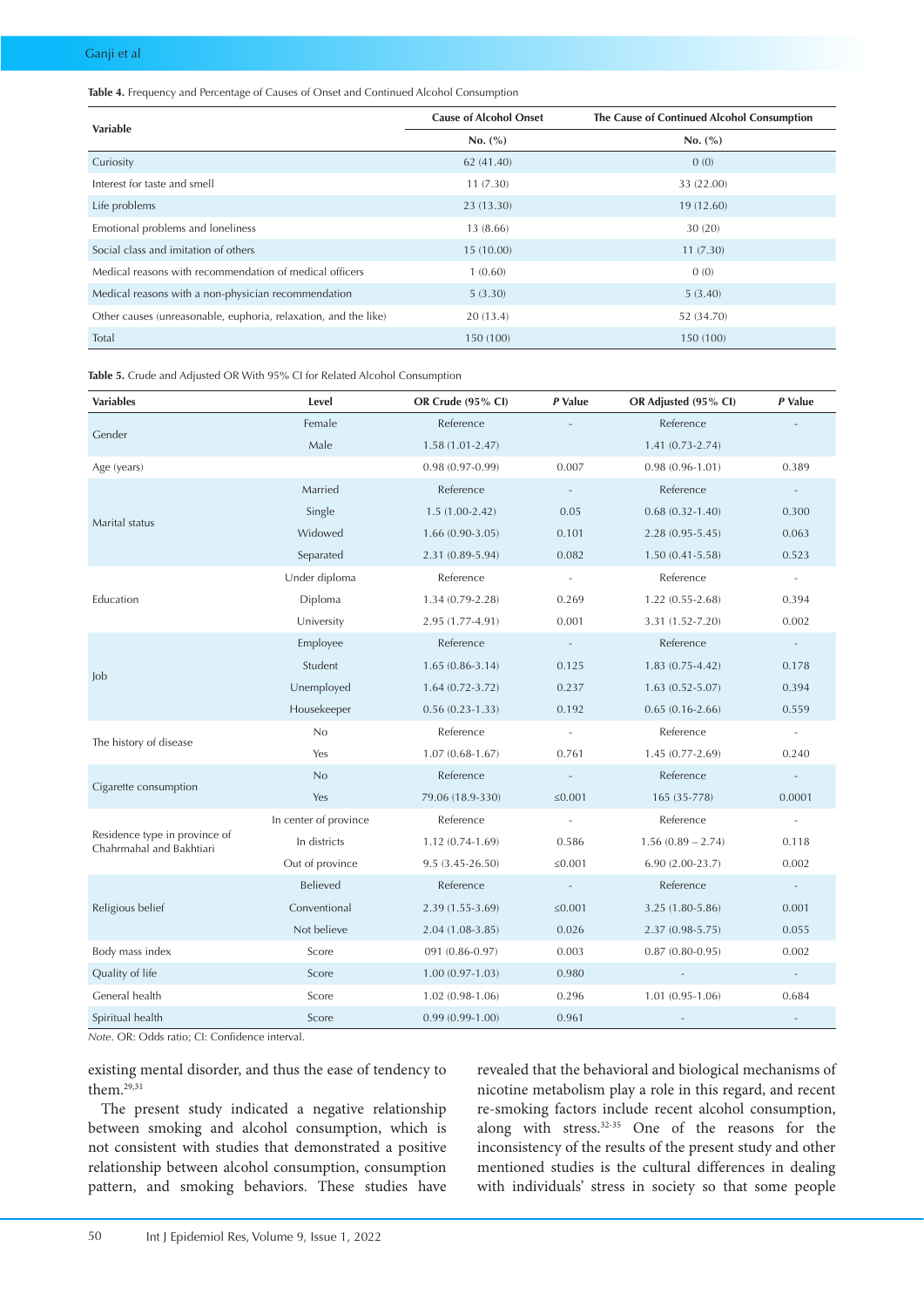traditionally turn to cigarettes, which have less religious and social taboos.

In the present study, it was observed that the reasons for starting alcohol consumption were curiosity, social class and imitation of others, as well as life problems in 41.40%, 17.40%, and 17.40% of cases, respectively. Furthermore, reasons for continued alcohol consumption included interest in taste and smell (23.30%) and emotional problems and loneliness (20%). This can be explained in light of the studies which reported that the mismanagement of excitement and adventure had an effect on the tendency to drink alcoholic beverages, and the factors such as pleasure and enjoyment played a considerable role in alcohol consumption. On the one hand, emotional dysregulation seemed to increase the risk of seeking pleasure in such a way that such people use alcohol or drugs for pleasure and for relieving the monotony, on the other hand, they reduce the risks and negative consequences of the tendency to such behaviors to themselves and underestimate them. They consider themselves strong and safe from these dangers with irrational thoughts such as recreational and temporary consumption.<sup>16,36</sup>

In the present study, 77.33% of friends and family members consumed alcoholic beverages. Consumption time in 12.67% was related to a special occasion. In 46.67%, the rest of the family members also consumed alcohol. Furthermore, 56% of households were aware of alcohol use, and 42% referred to a doctor due to problems caused by alcohol consumption.

In this regard, it should be noted that dysfunctional family characteristics can predict the severity of alcohol and drug use disorders. The family, as the first influential source in childhood and adolescence, has a decisive effect on a person's decision to engage in risky behaviors. Parenting practices and parental health influence the occurrence of risky behaviors. The role of poor quality relationships with parents as a risk factor is also emphasized.<sup>37</sup> Further, substance use in one parent as a model for child increases the chances of substance use in the child.<sup>38</sup>

The obtained results indicated that 45.30% of consumers consumed homemade drinks, which was due to the legal ban on buying and selling alcoholic beverages and lack of easy access to factory-made beverages. This is one of the reasons for the high prevalence of methanol poisoning in our society.

It is worthwhile to say that 30% of alcoholic beverages contained alcohol more than 30% (e.g., vodka, whiskey, and gin), indicating that the percentage of alcohol consumption in our society is high.

In this study, gender was not a risk factor for alcohol consumption. According to studies, boys may have consumed at least one type of substance including alcohol, cigarettes, or other substances more than girls in the past year.22,24,39,40. However, in recent years, the gap between the genders in alcohol and drug use has decreased.<sup>28</sup> The lack of significant differences between gender and alcohol consumption in our study also indicates the reduction

of cultural differences regarding gender in the current society.

In addition, the lack of age effect on the tendency to consume alcohol in the present study may be associated with the characteristics of the statistical population, which were the hospitalized people. Contrary to the traditional beliefs of the Iranian society, older people were not ashamed of reporting alcohol consumption for better diagnosis and medical interventions and told the truth to the physician and researcher.

Although marital status did not affect alcohol consumption in this study, some studies have reported that married people have consumed less than single people.<sup>22,38</sup> The results of these studies are not consistent with the results of the present study. To justify this, it can be said that single people examined in the present study had more severe symptoms, and they paid more attention to their health similar to married people. In this study, gender, age, marital status, disease history, quality of life, and spiritual health were not found to be among the risk factors for alcohol consumption.

The result of the lack of relationship between the history of the disease and alcohol consumption in this study can be due to the negative attitude of most members of the medical staff towards the positive effect of alcohol consumption in improving diseases and maintaining health.

Moreover, quality of life was not a risk factor for alcohol consumption, which can be due to the fact that pleasure and enjoyment played the most significant roles in alcohol consumption.

Furthermore, spiritual health was not a risk factor for alcohol consumption in the present study. Various studies refer to religious beliefs as a shield against substance dependence, and a negative relationship has been also observed between a person's level of religiosity and the tendency to use drugs and alcohol.<sup>37,41</sup> In a study by Holt et al, the deterrent role of religious beliefs is emphasized in the tendency to delinquency and alcohol consumption.<sup>42</sup> Religion, as a broad structure consisting of many programs to guide human beings, contains elements of self-control because it has the potential to provide self-control and refrain individuals from certain behaviors by providing one with specific moral guidelines and rules. Religion can also lead to healthier and more desirable personality structures in the process of acquisition and internalization.

In this study, the lack of relationship between spiritual health and alcohol consumption may be due to the different tools used by the present study and other studies for measuring spiritual health and religious beliefs. On the other hand, changes in people's perceptions of religion and adherence to its commands in recent years in society may be another reason. In another study, consumers believed that Islam was not too strict regarding alcohol consumption, and that they had a misunderstanding of the prohibition of income from the purchase and sale of alcoholic beverages.43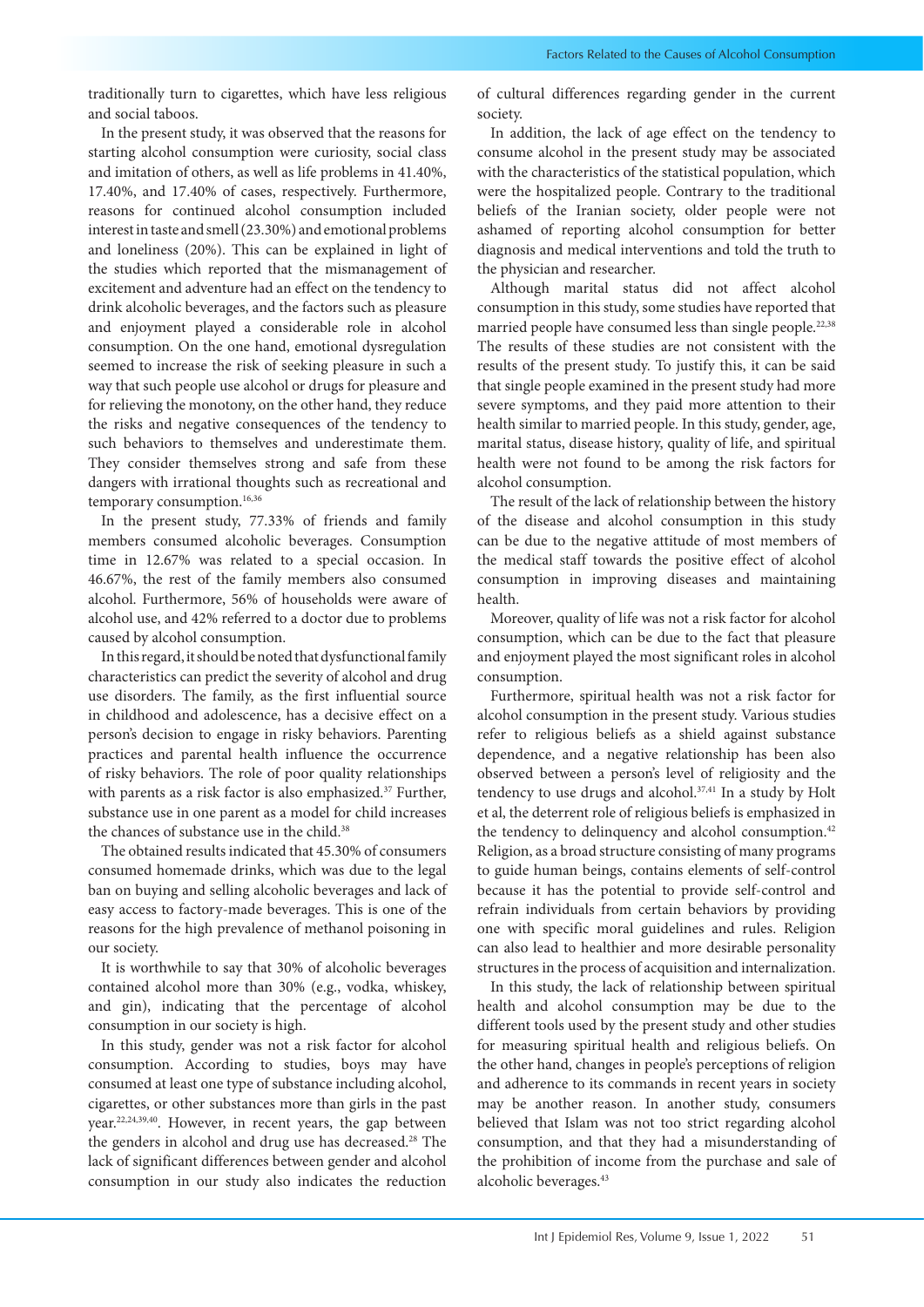# **Conclusion**

The results of the present study revealed that curiosity is an important reason for starting alcohol consumption, and poor general health is an important determinant of alcohol consumption, while spiritual health exert no effect on it. According to the Islamic culture and the laws of society, which do not allow the consumption of any amount of alcohol, one of the limitations of the present study is the lack of a clear distinction between alcohol abuse and alcoholism. Due to the social and political limitations regarding the collection of alcohol consumption patterns, the results of this study cannot be generalized to the entire society, except to the population of patients referred to the mentioned hospitals. Furthermore, since this study is cross-sectional, it is not possible to accurately infer the causal relationships.

Given that alcohol consumption is a factor endangering the health of the individual and society, various comprehensive studies should be investigated in order to identify risk factors associated with drugs abuse and alcoholism, and prevention programs should be held.

# **Acknowledgement**

The authors sincerely thank the staff of Kashani and Hajar hospitals for their cooperation in conducting the study.

### **Conflict of Interest Disclosures**

The authors declare that they have no conflict of interests.

#### **Ethical Approval**

This study was approved by the Ethics Committee of Shahrekord University of Medical Sciences (Ref. No: IR.SKUMS.REC.1396.146).

# **Funding/Support**

The study was financially supported by the grant (No.3295) provided by the Deputy of Research and Technology, Shahrekord University of Medical Sciences, Shahrekord, Iran.

### **References**

- 1. Rehm J, Room R, Graham K, Monteiro M, Gmel G, Sempos CT. The relationship of average volume of alcohol consumption and patterns of drinking to burden of disease: an overview. Addiction. 2003;98(9):1209-28. doi: 10.1046/j.1360- 0443.2003.00467.x.
- 2. Griswold MG, Fullman N, Hawley C, Arian N, Zimsen SRM, Tymeson HD, et al. Alcohol use and burden for 195 countries and territories, 1990-2016: a systematic analysis for the Global Burden of Disease Study 2016. Lancet. 2018;392(10152):1015- 35. doi: 10.1016/s0140-6736(18)31310-2 .
- 3. Schuckit MA. Alcohol-use disorders. Lancet. 2009;373(9662):492-501. doi: 10.1016/s0140- 6736(09)60009-x.
- Hingson R, Heeren T, Winter M, Wechsler H. Magnitude of alcohol-related mortality and morbidity among U.S. college students ages 18-24: changes from 1998 to 2001. Annu Rev Public Health. 2005;26:259-79. doi: 10.1146/annurev. publhealth.26.021304.144652.
- 5. Fathi M, Ahadi H, Jomehri F, Kalhornia Golkar M. The mediating role of resilience between sensation-seeking and alcohol consumption in 24-40 year-old youth in Tehran: a descriptive study. J Rafsanjan Univ Med Sci. 2020;18(12):1211- 32. [Persian].
- 6. Eashwar VMA, Umadevi R, Gopalakrishnan S. Alcohol consumption in India- an epidemiological review. J Family

Med Prim Care. 2020;9(1):49-55. doi: 10.4103/jfmpc. jfmpc\_873\_19.

- 7. World Health Organization. Regional Office for South-East Asia. Prevention of harm from alcohol use. Available from: [http://apapaonline.org/data/Regional\\_Data/SEARO/Alcohol\\_](http://apapaonline.org/data/Regional_Data/SEARO/Alcohol_Facts_and_Figures.pdf) [Facts\\_and\\_Figures.pdf.](http://apapaonline.org/data/Regional_Data/SEARO/Alcohol_Facts_and_Figures.pdf) Accessed July 26, 2018.
- 8. Bagnardi V, Blangiardo M, La Vecchia C, Corrao G. Alcohol consumption and the risk of cancer: a meta-analysis. Alcohol Res Health. 2001;25(4):263-70.
- Kasper DL, Fauci AS, Hauser SL, Longo DL, Jameson JL, Loscalzo J. Harrison's Principles of Internal Medicine. 19th ed. New York: McGraw-Hill Education; 2012. p. 2726.
- 10. Venkat KK, Arora MM, Singh P, Desai M, Khatkhatay I. Effect of alcohol consumption on bone mineral density and hormonal parameters in physically active male soldiers. Bone. 2009;45(3):449-54. doi: 10.1016/j.bone.2009.05.005.
- 11. Peng MC, Chou WJ, Chen SS. Neurological problems in chronic alcoholics. Gaoxiong Yi Xue Ke Xue Za Zhi. 1991;7(8):404-12.
- 12. Gibson C, Christopher J, Schreck Mitchell J. Miller. Binge drinking and negative alcohol-related behaviors:A test of selfcontrol theory, Journal of Criminal Justice. 2004; (32): 411 – 420.
- 13. Easton CJ, Sacco KA, Neavins TM, Wupperman P, George TP. Neurocognitive performance among alcohol dependent men with and without physical violence toward their partners: a preliminary report. Am J Drug Alcohol Abuse. 2008;34(1):29- 37. doi: 10.1080/00952990701764326.
- 14. Siciliano V, Mezzasalma L, Lorenzoni V, Pieroni S, Molinaro S. Evaluation of drinking patterns and their impact on alcoholrelated aggression: a national survey of adolescent behaviours. BMC Public Health. 2013;13:950. doi: 10.1186/1471-2458- 13-950.
- 15. World Health Organization. Burden and Socio-Economic Impact of Alcohol: The Bangalore Study. WHO Regional Office for South-East Asia; 2006.
- 16. Ersche KD, Turton AJ, Pradhan S, Bullmore ET, Robbins TW. Drug addiction endophenotypes: impulsive versus sensationseeking personality traits. Biol Psychiatry. 2010;68(8):770-3. doi: 10.1016/j.biopsych.2010.06.015.
- 17. Cohen ES, Fromme K. Differential determinants of young adult substance use and high-risk sexual behavior. J Appl Soc Psychol. 2002;32(6):1124-50. doi: 10.1111/j.1559- 1816.2002.tb01429.x.
- 18. Aliverdinia A, Hemati A. Social analysis of trends in alcohol consumption among students of Tehran University School of Social Sciences. Soc Cult Strat. 2013;2(7):77-102. [Persian ].
- 19. Rahimi Movaghar A, Sahimi Izadian E, Yonosian M. A review study of substance abuse in the country students. Payesh, 2006; 5:83- 104.
- 20. World Health Organization (WHO). Global Status Report on Alcohol and Health. 2014. Available from: [http://www.who.](http://www.who.int/substance_abuse/publications/global_alcoholreport/msb_gsr_2014_1.pdf?ua=1) [int/substance\\_abuse/publications/global\\_alcoholreport/msb\\_](http://www.who.int/substance_abuse/publications/global_alcoholreport/msb_gsr_2014_1.pdf?ua=1) [gsr\\_2014\\_1.pdf?ua=](http://www.who.int/substance_abuse/publications/global_alcoholreport/msb_gsr_2014_1.pdf?ua=1)1. Accessed July 1, 2018.
- 21. Nasr V, Nasr N, Malakzadeh Z, Malekzadeh-Mobaraki F, Karamkhani M. Evaluating the effectiveness of the Islamicbased training of alcohols disadvantages on reduce alcohol craving and relapse in individuals with a history of alcohol addiction in the Alcoholics Anonymous (AA) in Tehran, 1396. Journal of Pizhūhish dar dīn va salāmat. 2020;6(1):36-46. doi: 10.22037/jrrh.v6i1.18829.
- 22. Nikfarjam A, Hajimaghsoudi S, Rastegari A, Haghdoost AA, Nasehi AA, Memaryan N, et al. The frequency of alcohol use in Iranian urban population: the results of a national network scale up survey. Int J Health Policy Manag. 2017;6(2):97-102. doi: 10.15171/ijhpm.2016.103.
- 23. Damari B, Chegeni M, Esmaili I, Sarrami H, Almadani H, Narenjiha H, et al. Status of alcohol consumption based on the self-report of Iran's industrial staff. Iran J Epidemiol.